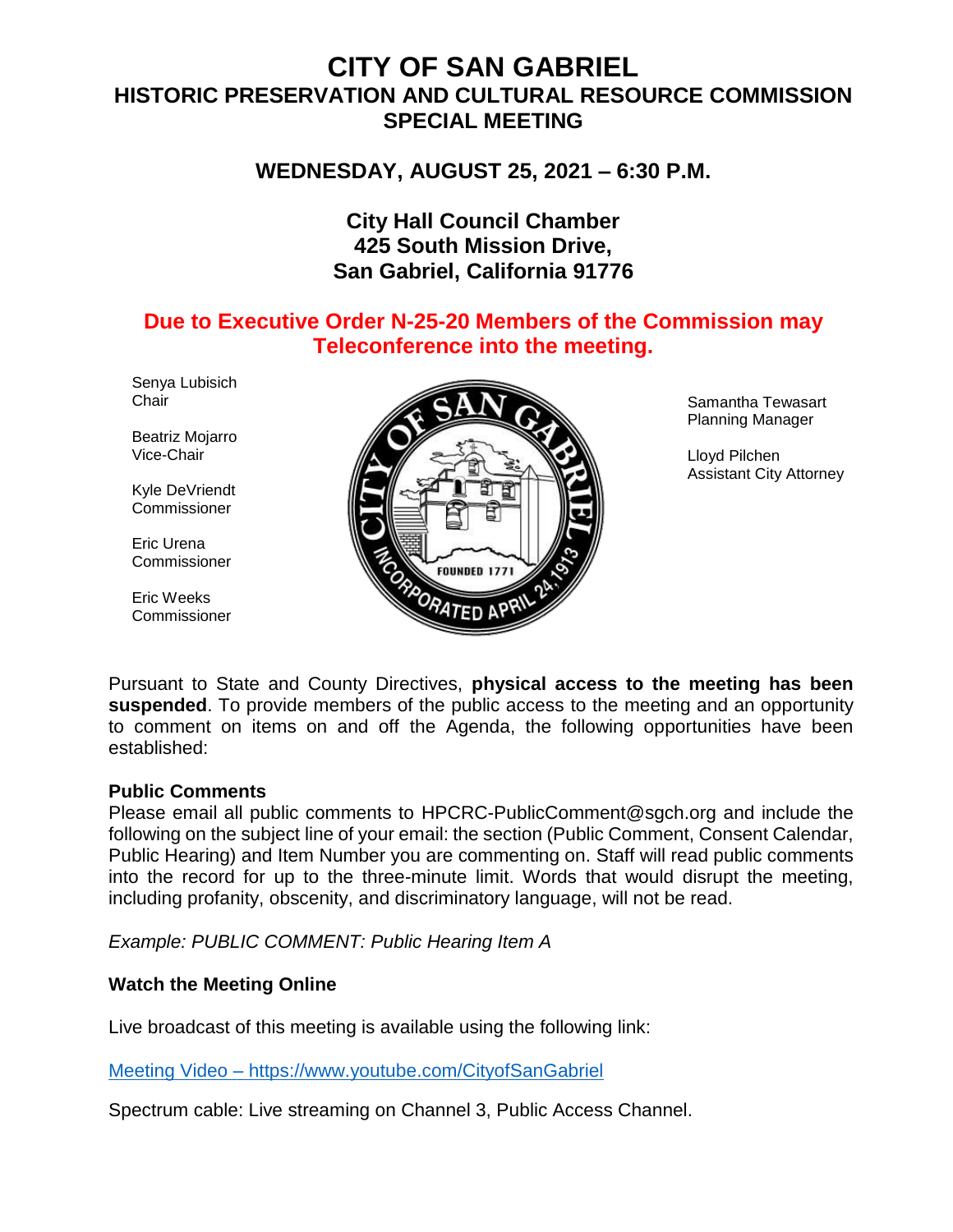### **HISTORIC PRESERVATION AND CULTURAL RESOURCE COMMISSION (HPCRC) SPECIAL MEETING**

## **AGENDA** – **AUGUST 25, 2021**

- **CALL TO ORDER**
- **PLEDGE OF ALLEGIANCE**
- **ROLL CALL – COMMISSION**

#### **1. PUBLIC COMMENT**

This is the time set aside for members of the public to address the HPCRC on items of interest that are not on the agenda, but are within the subject matter jurisdiction of the HPCRC. Pursuant to the Brown Act, the HPCRC cannot answer any questions or take any action until such time as the matter may appear as an item on a future agenda.

#### **2. APPROVAL OF MINUTES**

[Minutes from the June 23, 2021](https://www.sangabrielcity.com/DocumentCenter/View/15249/62321-Minutes-Draft) HPCRC meeting.

#### **3. INTRODUCTION OF CITY/PRESERVATION CONSULTANT**

The City's preservation consultants will provide a PowerPoint presentation relating to their professional background.

#### **4. 320 SOUTH [MISSION DRIVE \(SAN GABRIEL MISSION PLAYHOUSE\)](https://www.sangabrielcity.com/DocumentCenter/View/15247/Mission-Playhouse-Packet) [INITIAL REVIEW FOR HISTORIC APPROPRIATENESS \(REGISTER\)](https://www.sangabrielcity.com/DocumentCenter/View/15247/Mission-Playhouse-Packet) [APPLICANT: CITY OF SAN GABRIEL](https://www.sangabrielcity.com/DocumentCenter/View/15247/Mission-Playhouse-Packet)**

This is a request for an Initial Review of a proposed rehabilitation of the front façade at the San Gabriel Mission Playhouse at 320 South Mission Drive. The property is zoned GMD (Garden Mission District) within the Mission District Specific Plan (MDSP) area and has a General Plan Land Use designation of Mission District Public Facilities/Open Space.

On November 4, 2020, a revised proposal was presented to the Commission for review and comments. The Commission concurred with the revised proposal and requested the results of the analysis be presented to the Commission for review. The results of the paint analysis is provided for further review and comments.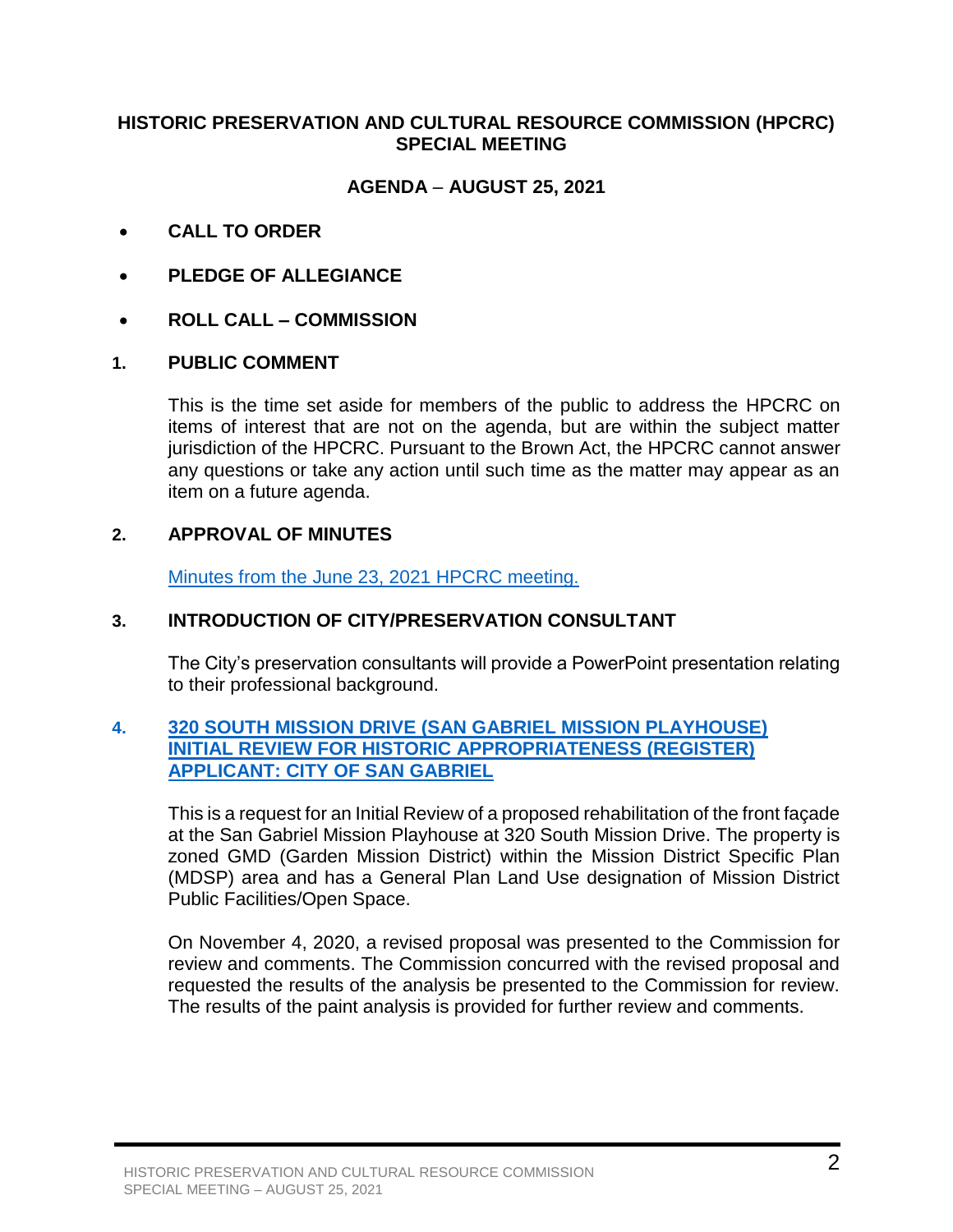#### Recommended Action:

Staff recommends that the Historic Preservation and Cultural Resource Commission **PROVIDE COMMENTS** on the Initial Review for Historic Appropriateness of the Mission Playhouse Exterior Restoration Project located at 320 South Mission Drive.

## **5. [DRAFT HISTORIC CONTEXT STATEMENT](https://www.sangabrielcity.com/DocumentCenter/View/15245/Draft-Historic-Context-Statement-Packet)**

On June 23, 2021, a Draft Historic Context Statement was presented to the Historic Preservation and Cultural Resource Commission and general public for review and comments. Since the meeting, the City's consultant, Architectural Resources Group (ARG) has incorporated the comments provided by the Commission and public. On August 13, 2021, a revised Draft Historic Context Statement was made available for further review and consideration.

#### Recommended Action:

Staff recommends that the Historic Preservation and Cultural Resource Commission **ADOPT** a Resolution of the Historic Preservation and Cultural Resource Commission of the City of San Gabriel, California, **RECOMMENDING CITY COUNCIL APPROVAL** of the Draft Historic Context Statement.

#### **6. [LAND ACKNOWLEDGEMENT STATEMENT](https://www.sangabrielcity.com/DocumentCenter/View/15246/Land-Acknowledgement-Statement-Packet)**

On June 22, 2021, the Human Equity, Access, and Relations (HEAR) Commission agendized discussion on working collaboratively with the HPCRC to develop a land acknowledgement statement. On July 27, 2021, the HEAR Commission was provided an update on the project and that further direction and guidance is needed from the City Council. On August 17, 2021, the City Council discussed the matter and provided further direction to the two Commissions.

#### Recommended Action:

Staff recommends that the Historic Preservation and Cultural Resource Commission **PROVIDE COMMENTS**.

#### **7. [CERTIFIED LOCAL GOVERNMENT \(CLG\) APPLICATION UPDATE AND](https://www.sangabrielcity.com/DocumentCenter/View/15248/ZTA-and-CLG-Packet)  [PROPOSED ZONE TEXT AMENDMENT FOR CLEANUP ITEMS TO THE](https://www.sangabrielcity.com/DocumentCenter/View/15248/ZTA-and-CLG-Packet)  [HISTORIC PRESERVATION AND CULTURAL RESOURCE ORDINANCE](https://www.sangabrielcity.com/DocumentCenter/View/15248/ZTA-and-CLG-Packet)**

This item is to provide an update regarding the Certified Local Government (CLG) application and proposed Zone Text Amendment for cleanup items to the Historic Preservation and Cultural Resource Ordinance.